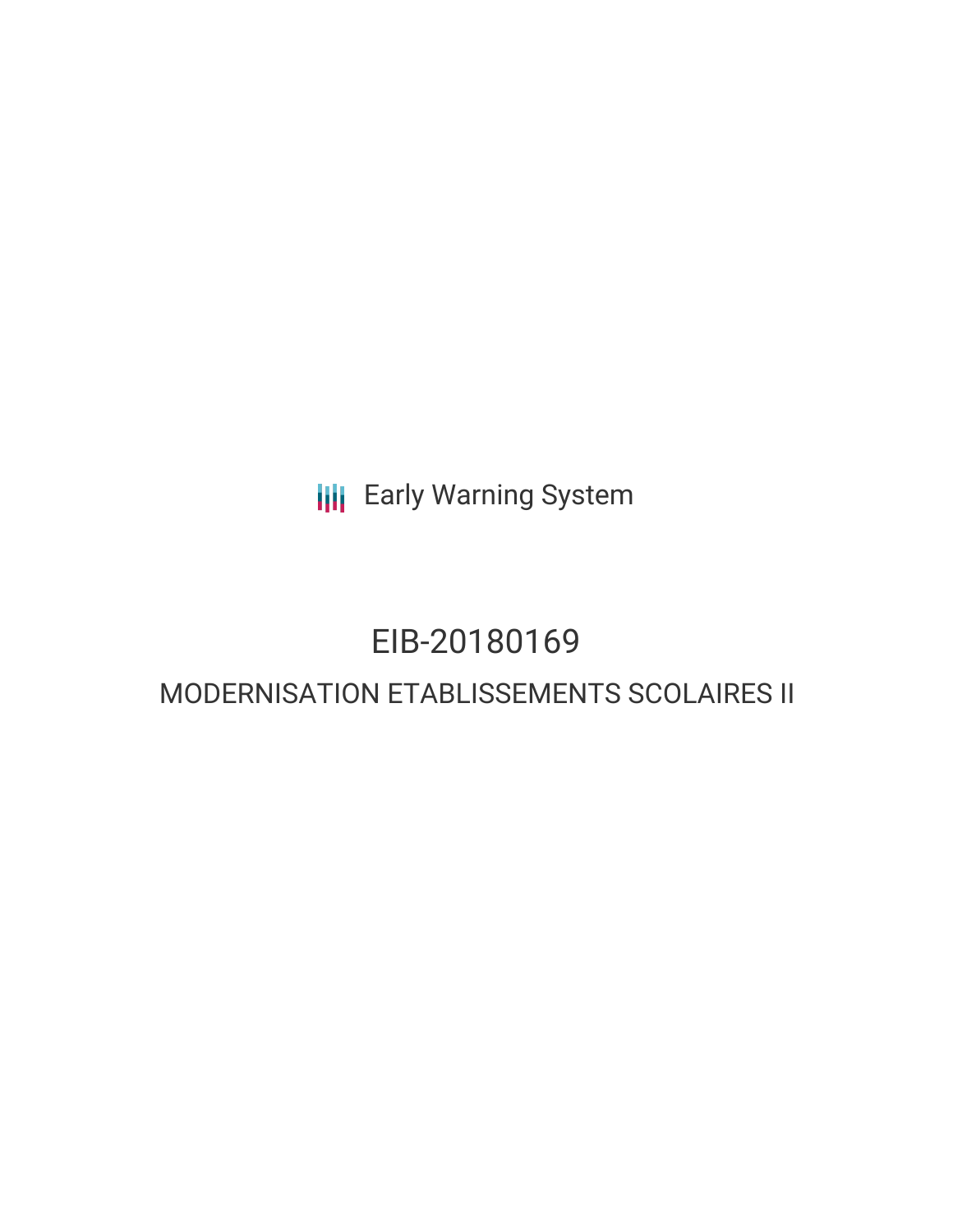

#### **Quick Facts**

| <b>Countries</b>               | Tunisia                        |
|--------------------------------|--------------------------------|
| <b>Financial Institutions</b>  | European Investment Bank (EIB) |
| <b>Status</b>                  | Approved                       |
| <b>Bank Risk Rating</b>        | U                              |
| <b>Borrower</b>                | REPUBLIQUE TUNISIENNE          |
| <b>Sectors</b>                 | <b>Education and Health</b>    |
| <b>Investment Type(s)</b>      | Loan                           |
| <b>Investment Amount (USD)</b> | \$88.29 million                |
| <b>Project Cost (USD)</b>      | \$176.57 million               |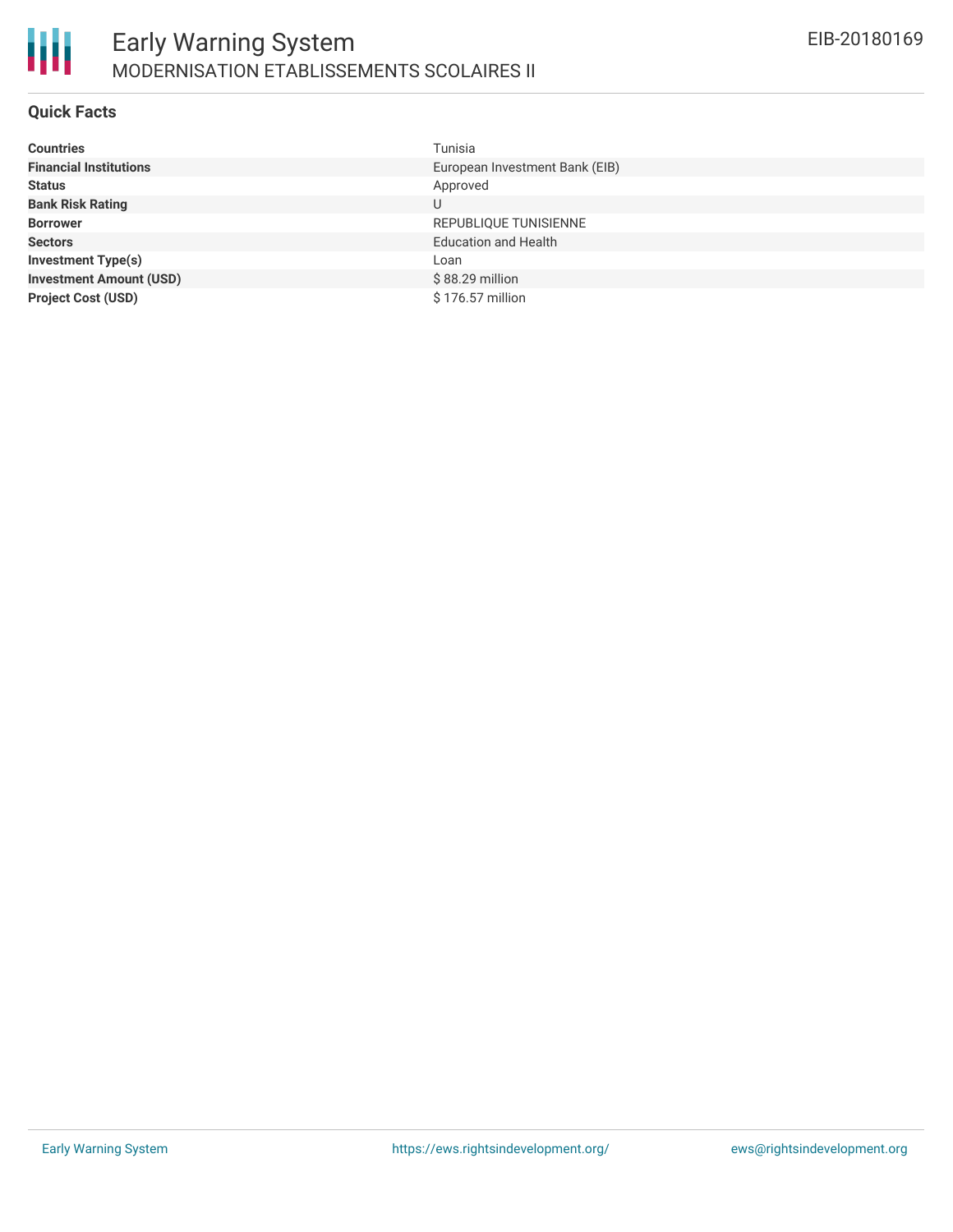

### **Project Description**

According to bank documents, the operation concerns investments schemes in education infrastructure in a sub-set of governorates in Tunisia through a framework loan (FL) to the Tunisian Republic. The Project will finance the construction of new public primary education infrastructure and school complexes (campus scolaires) and will include the provision of new equipment and innovative pedagogical equipment for selected schools as well as state-of-art school transportation means.

Its aim is to re-balance the situation of primary education infrastructure among geographical areas in the country, where many regions have been suffering from under investments in the past years.

The project supports the EU-Tunisia Privileged Partnership, which priorities are included in the EU-Tunisia Joint Communication to the European Parliament and Council (dated 29 September 2016), especially the objective to support social infrastructures projects (including in the education sector), in order to improve life conditions in less privileged urban and rural areas.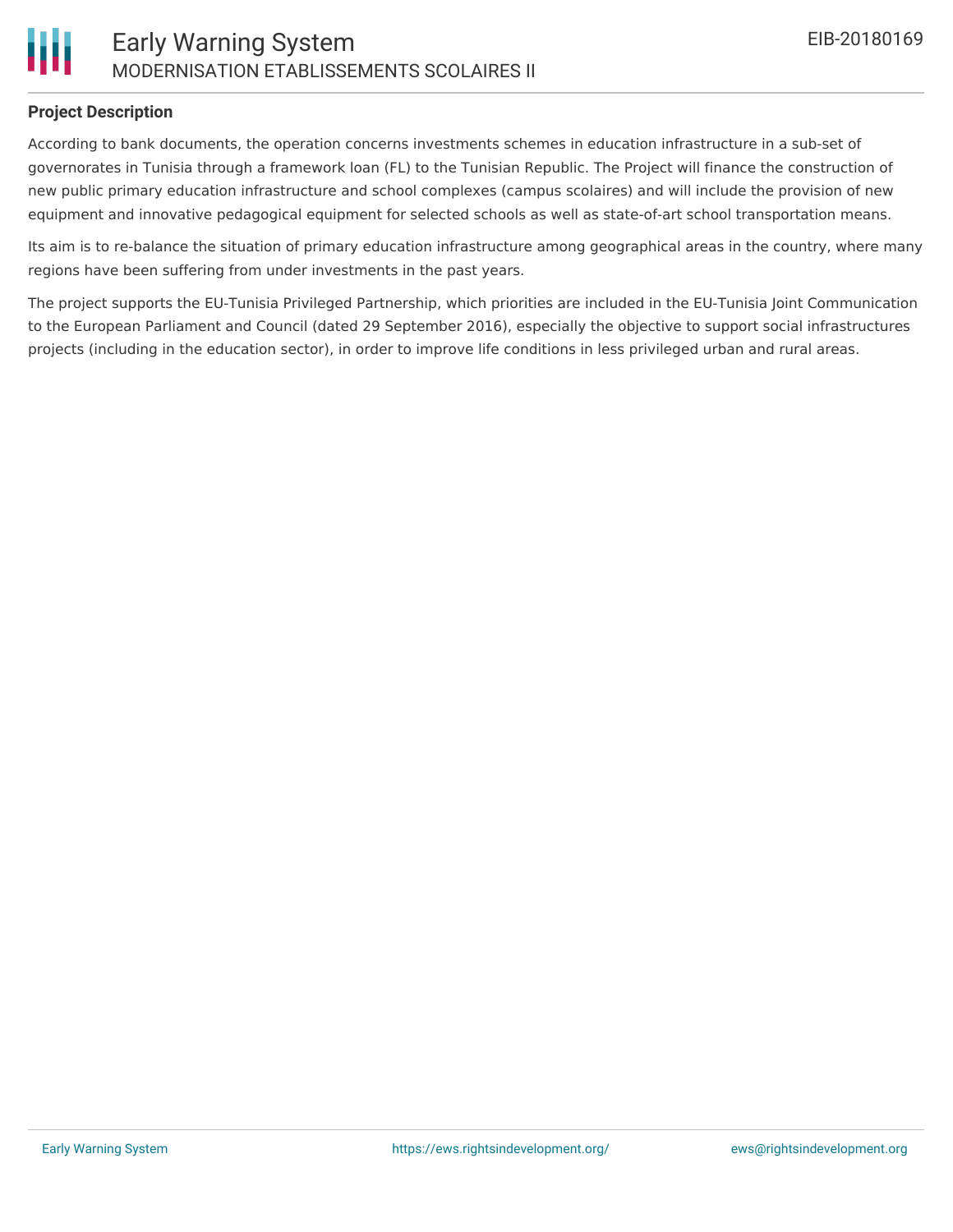

### **Investment Description**

European Investment Bank (EIB)